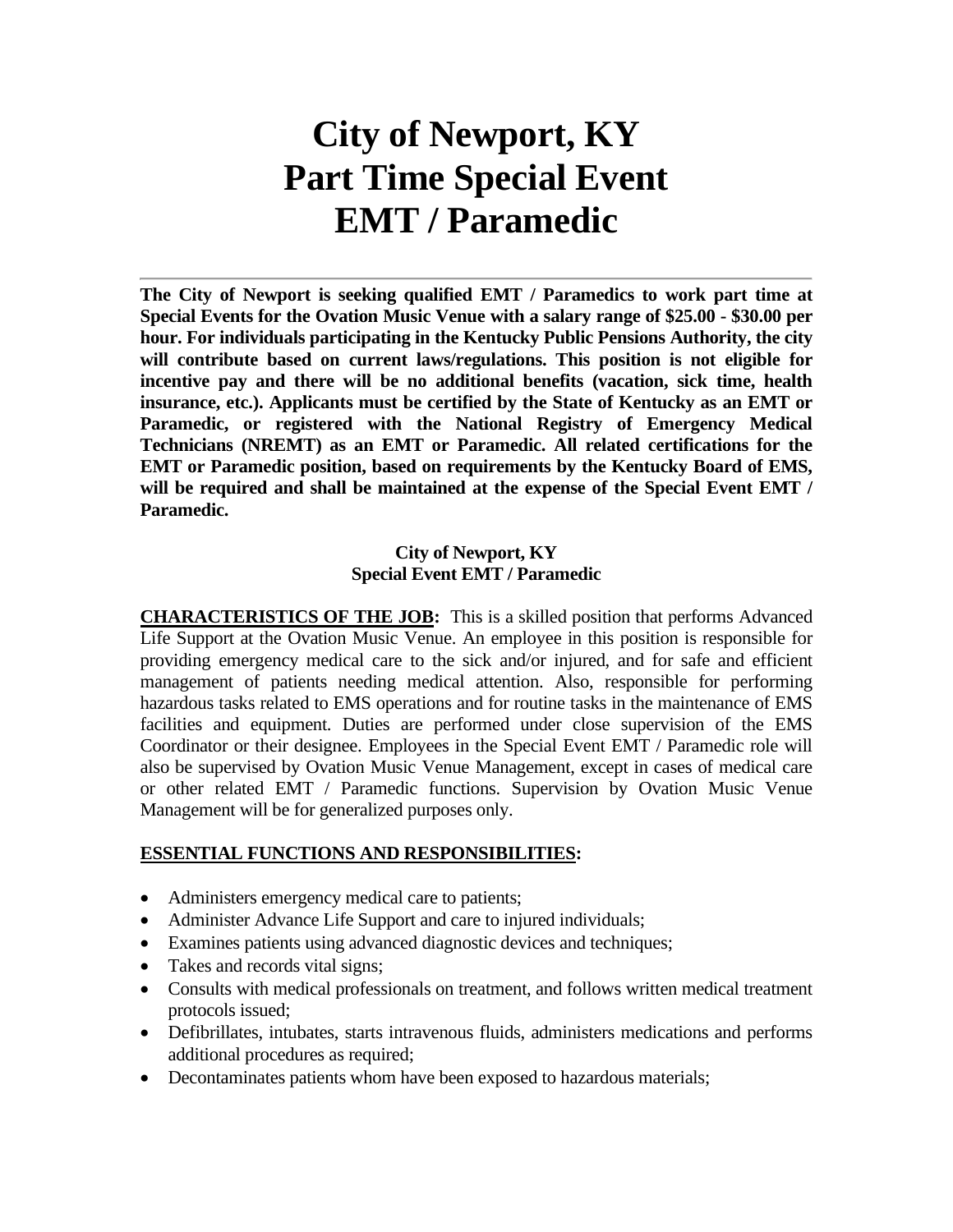- Instructs and leads Emergency Medical Technicians in the care and use of medical apparatus and other medical equipment;
- Perform advanced life support duties in the protection of life and property, often requiring physical movement among different levels of buildings and structures;
- Communicates accurately with Ovation Music Venue personnel, officers, government agencies, and the general public regarding EMS related incidents.
- Safely care for and use necessary EMS equipment in the performance of duties;
- Wear/Carry required protective clothing and gear in training and EMS activities;
- Appear for work and complete assigned tasks within a reasonable period of time;
- Work in a safe manner, observing all safety rules and pose no direct threat or injury to another.

# **ADDITIONAL JOB DUTIES:**

- Perform general maintenance and service on emergency response equipment;
- Performs upkeep of Ovation Music Venue EMS room, equipment, and facilities, involving washing, cleaning, etc;
- Performs additional duties as required.

# **DESIRABLE TRAINING AND EXPERIENCE:**

- Graduate from high school, or the equivalency;
- Posses and maintains certification as an EMT / Paramedic by the State of Kentucky;
- Must maintain all required licensure / certifications for the EMT / Paramedic level, as outlined by the Kentucky Board of EMS;
- Graduate from Basic Training Course in EMT or Paramedic, supplemented by annual training;

# **KNOWLEDGE, SKILLS, AND ABILITIES DESIRED:**

- Knowledge of federal, state, and local laws and ordinances;
- Knowledge of proper procedures regarding the collection of evidence;
- Knowledge regarding the use of equipment for EMS relate duties;
- Knowledge of EMS methods, practices, and procedures, with the ability to apply knowledge or proper procedures to specific situations;
- Ability to establish and maintain effective working relationships with other Ovation Music Venue personnel, officers, government agencies, and the general public;
- Ability to communicate effectively, including the accurate preparation of reports;
- Ability to analyze situations and act quickly and efficiently;
- Ability to lift and carry in excess of 100 pounds;
- Ability to operate emergency apparatus in a safe manner, observing all safety rules, regulations, policies, general safety practices and applicable local, state, and federal laws.